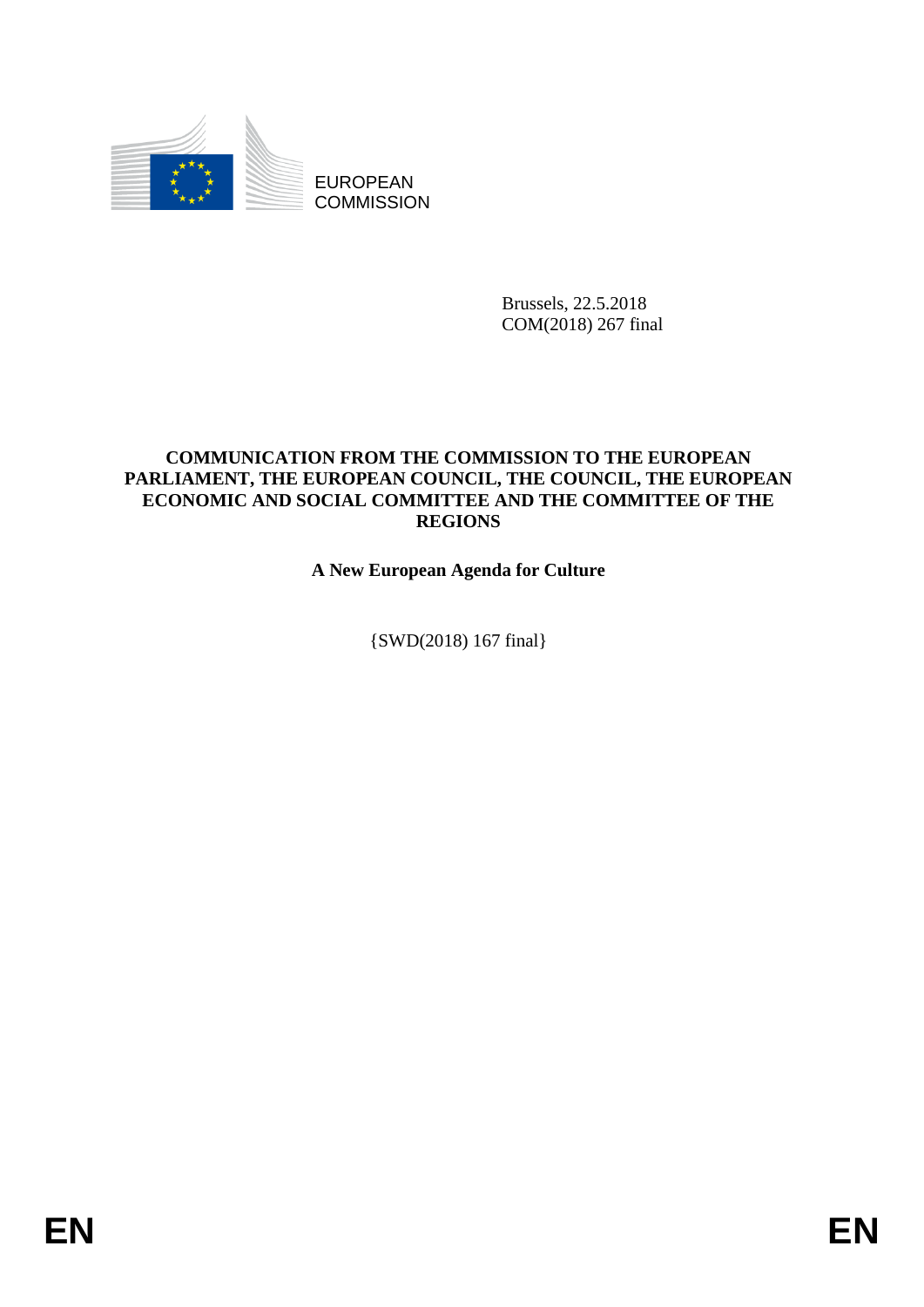## **1. Introduction**

On the  $60<sup>th</sup>$  anniversary of the Treaties of Rome, the Leaders of 27 Member States and EU institutions stated their ambition for a Union *where citizens have new opportunities for cultural and social development and economic growth. [..] a Union which preserves our cultural heritage and promotes cultural diversity<sup>1</sup> .* This was confirmed at the Gothenburg Leaders' Summit in November 2017 and by the European Council in December  $2017^2$ , which also highlighted the 2018 European Year of Cultural Heritage<sup>3</sup> as a pivotal opportunity to increase awareness of the social and economic importance of culture and heritage.

<span id="page-1-1"></span><span id="page-1-0"></span>The Commission stated in its Communication on Strengthening European Identity through Education and Culture<sup>4</sup>, that it is *in the shared interest of all Member States to harness the full potential of education and culture as drivers for jobs, economic growth, social fairness, active citizenship as well as a means to experience European identity in all its diversity.*

Europe's rich cultural heritage and dynamic cultural and creative sectors strengthen European identity, creating a sense of belonging. Culture promotes active citizenship, common values, inclusion and intercultural dialogue within Europe and across the globe. It brings people together, including newly arrived refugees and other migrants, and helps us feel part of communities. Culture and creative industries also have the power to improve lives, transform communities, generate jobs and growth, and create spill over effects in other economic sectors.

The New European Agenda for Culture (the New Agenda) responds to the European Leaders' invitation to do more, through culture and education, to build cohesive societies and offer a vision of an attractive European Union<sup>5</sup>. It aims to harness the full potential of culture to help build a more inclusive and fairer Union, supporting innovation, creativity and sustainable jobs and growth.

### **2. The challenges and the ambition**

Emerging from a severe financial crisis, Europe faces growing social inequalities, diverse populations, populism, radicalisation, and terrorist threats. New technologies and digital communication are transforming societies, changing lifestyles, consumption patterns and power relationships in economic value chains. In this changing landscape, the role of culture is more important than ever. In a 2017 Eurobarometer survey, 53% of respondents consider that Member States are close in terms of shared values, whereas 40% believe they are distant. Culture can help bridge this divide, since it tops the list of factors most likely to create a feeling of community<sup>6</sup>. However, Eurostat data show that more than a third of Europeans do not participate at all in cultural activities<sup>7</sup>. So there is clear scope to increase cultural participation, and bring Europeans together to experience what connects us rather than what divides us. Yet, market fragmentation, insufficient access to finance and uncertain contractual conditions continue to hinder cultural and creative sectors and depress the income of their professionals.

 $\mathbf{1}$  $\frac{1}{2}$  [Rome Declaration, March 2017](http://www.consilium.europa.eu/en/press/press-releases/2017/03/25/rome-declaration/)

<sup>2</sup> [European Council conclusions, December 2017](http://www.consilium.europa.eu/en/press/press-releases/2017/12/14/european-council-conclusions-external-relations/)

<sup>3</sup> <https://europa.eu/cultural-heritage/>

 $\frac{4}{5}$   $\frac{\text{COM}(2017)673}{\text{Pertialave declet}}$ 

 $\frac{5}{6}$  [Bratislava declaration, September 2016](http://www.consilium.europa.eu/en/press/press-releases/2016/09/16/bratislava-declaration-and-roadmap/)

[Eurobarometer 87, Spring 2017](http://ec.europa.eu/commfrontoffice/publicopinion/index.cfm/Survey/getSurveyDetail/instruments/STANDARD/surveyKy/2142)

<sup>7</sup> [Eurostat, November 2017](http://ec.europa.eu/eurostat/statistics-explained/index.php/Culture_statistics_-_cultural_participation_by_socioeconomic_background)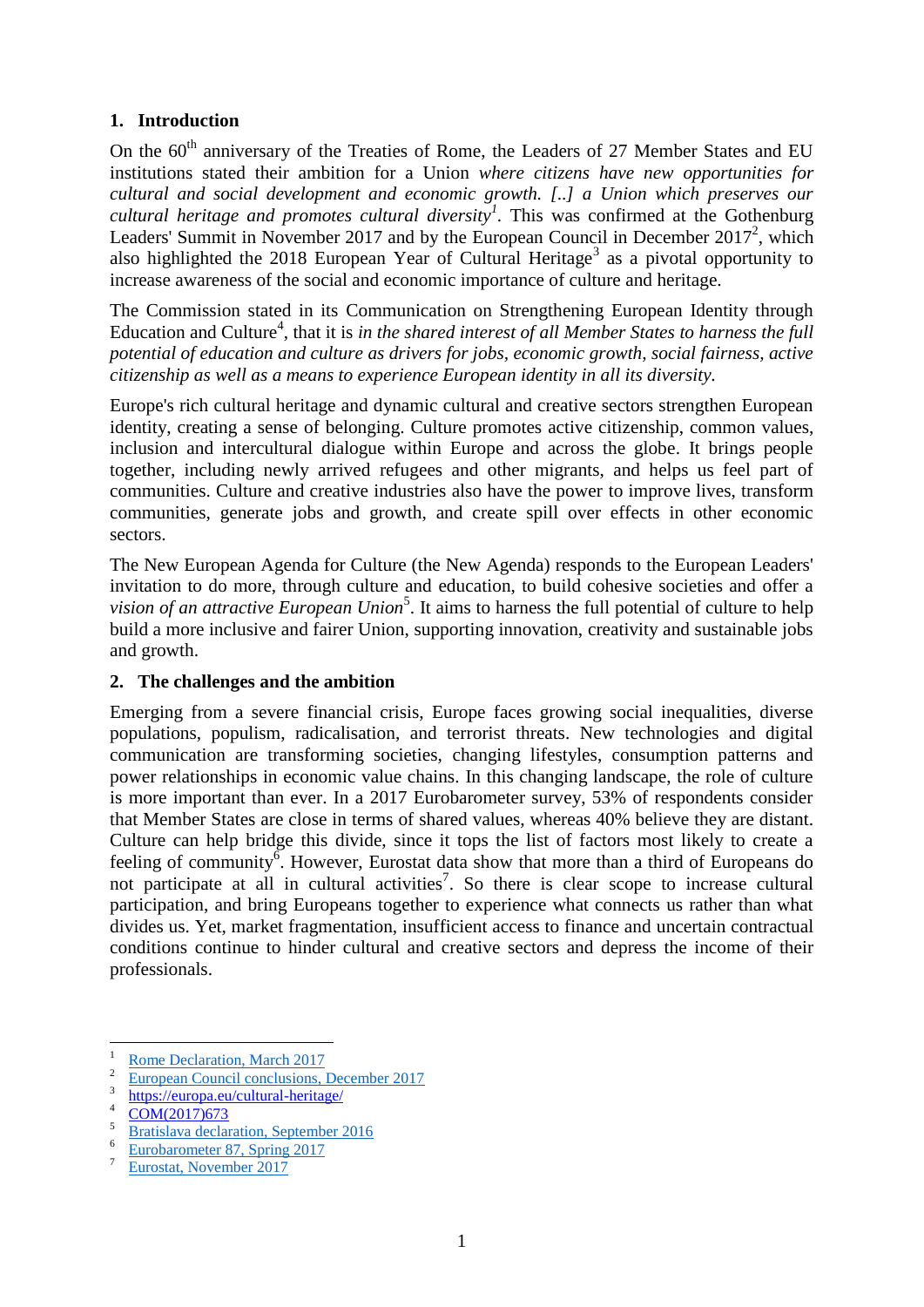The New Agenda, backed with appropriate funding will exploit synergies between culture and education and strengthen links between culture and other policy areas. It will also help cultural and creative sectors overcome the challenges and grasp the opportunities of the digital shift.

# **3. Legal basis and first steps**

The legal basis for action in the area of culture at EU level is Article 3 of the Treaty on European Union and Article 167 of the Treaty on the Functioning of the European Union.<sup>8</sup> Member States have exclusive competence on cultural policy, while the Union's role is to encourage cooperation and support and supplement Member States' actions. EU policy cooperation received a major boost through the 2007 Commission Communication, endorsed by the Council<sup>9</sup>, on a "European Agenda for Culture in a Globalised World"<sup>10</sup>. The European Parliament has also supported that Agenda through political resolutions and pilot projects.

An impressive number of actions<sup>11</sup> have been undertaken by Member States since then, inspired by EU policy collaboration through successive Council Work Plans for Culture, through projects funded by EU programmes, and through macro-regional strategies $^{12}$ .

The European Council has now tasked the EU to do more in this area and to *examine* further *possible measures addressing,* among others*, the legal and financial framework conditions for the development of cultural and creative industries and the mobility of professionals of the cultural sector[2](#page-1-0) .*

# **4. Strategic Objectives and Actions**

The New Agenda has three strategic objectives, with social, economic and external dimensions.

## *4.1 Social dimension - harnessing the power of culture and cultural diversity for social cohesion and well-being*

- Foster the cultural capability<sup>13</sup> of all Europeans by making available a wide range of cultural activities and providing opportunities to participate actively
- Encourage the mobility of professionals in the cultural and creative sectors and remove obstacles to their mobility
- Protect and promote Europe's cultural heritage as a shared resource, to raise awareness of our common history and values and reinforce a sense of common European identity

Cultural participation brings people together. Culture is an ideal means of communicating across language barriers, empowering people and facilitating social cohesion, including among refugees, other migrants and host populations. Under the 2007 European Agenda,

 $\overline{8}$ <sup>8</sup> Articles 173 and 208 are also relevant for creative industries and development cooperation

 $\overline{9}$ [2007/C 287/01](http://eur-lex.europa.eu/legal-content/EN/TXT/?uri=CELEX:32007G1129%2801%29)

 $\frac{10}{11} \frac{COM(2007) 242}{SWD/2018/167}$  $\frac{10}{11} \frac{COM(2007) 242}{SWD/2018/167}$  $\frac{10}{11} \frac{COM(2007) 242}{SWD/2018/167}$ 

<sup>11</sup> SWD/2018/167, the Staff Working Document accompanying this Communication, provides an overview of actions under the 2007 Agenda, details of actions proposed in this new Agenda plus other relevant actions ongoing or planned, and details of consultations, statistics and surveys which have informed its development.

<sup>&</sup>lt;sup>12</sup> [http://ec.europa.eu/regional\\_policy/en/policy/cooperation/](http://ec.europa.eu/regional_policy/en/policy/cooperation/)

<sup>&</sup>lt;sup>13</sup> The "capability approach" was developed by Amartya Sen. Its application to culture is more recent.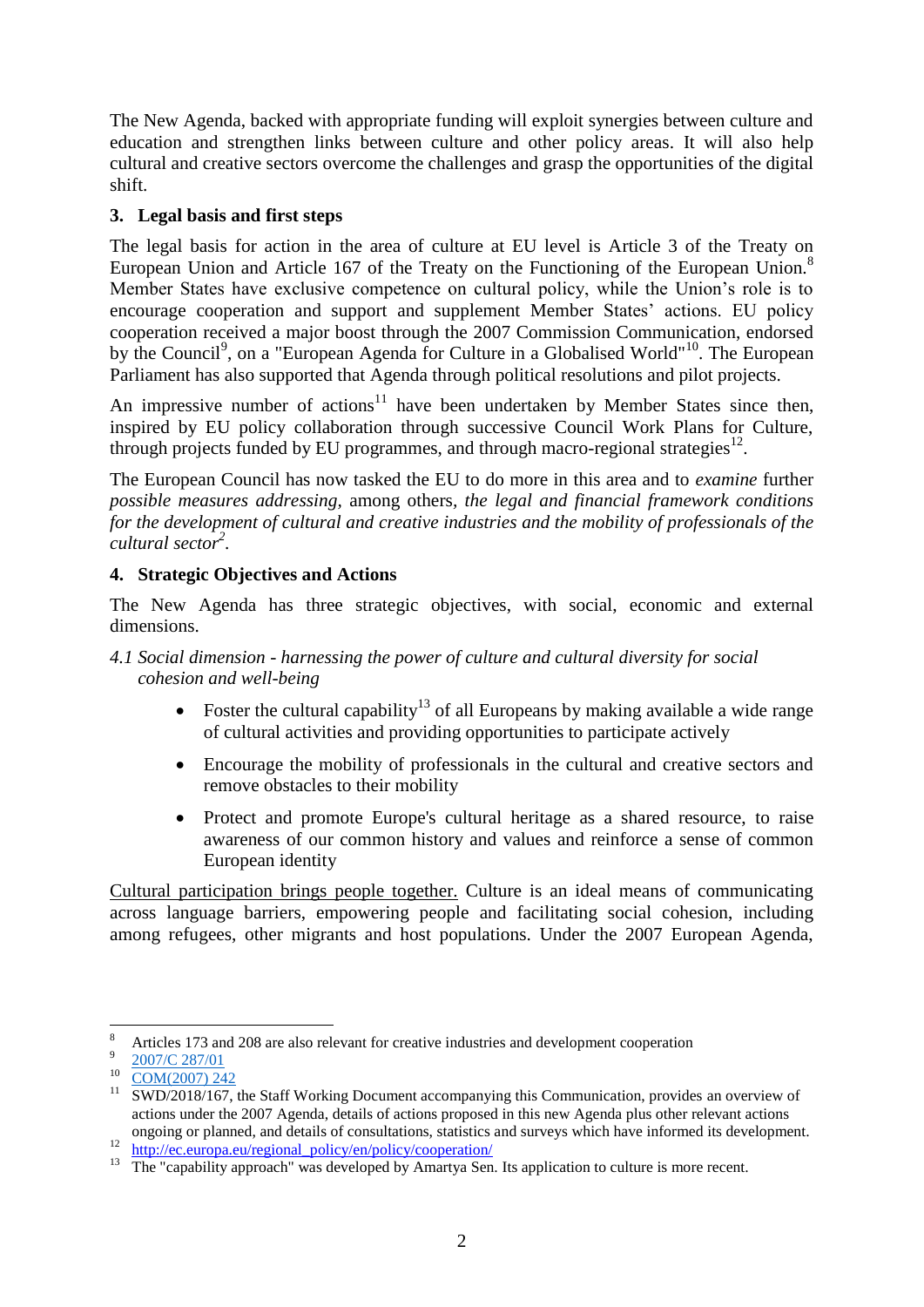policymakers and practitioners have agreed ways of using participatory arts to promote understanding, empower people, and increase self-confidence $1^4$ .

Culture is a transformative force for community regeneration. The successful 30-year history of the European Capitals of Culture demonstrates this, as do cultural infrastructure projects funded by European Structural and Investment Funds. The European Year is spotlighting the transversal contribution of heritage to European societies and economies. There is a new, adaptive approach to shaping our built environment  $-$  and it is rooted in culture<sup>15</sup>.

Cultural participation also improves health and well-being. 71% of Europeans recently surveyed agreed "living close to places related to Europe's cultural heritage can improve quality of life"<sup>16</sup>. And research<sup>17</sup> confirms that cultural access is the second most important determinant of psychological well-being, preceded only by the absence of disease.

But social and financial barriers to cultural participation remain, despite cultural organisations' efforts to adapt to changing patterns of cultural consumption and composition of the population. So a new approach is proposed with cultural capability as the guiding principle. This means making available a wide range of quality cultural activities, promoting opportunities for all to take part and to create, and strengthening links between culture and education, social affairs, urban policy, research and innovation $18$ .

To increase participation, greater circulation of European artworks and of professionals in the European cultural and creative sectors is required. Building on solid evidence<sup>19</sup>, the EU will continue to support policy and financing, but Member States will need to do more to remove administrative obstacles such as the risk of double taxation of artists and art professionals.

The Commission will:

- Support research on cultural cross-overs to assess impacts in different fields including health and wellbeing (2018)
- Develop specific actions for social inclusion through culture, through Creative Europe and Erasmus $+^{20}$  and consider selection criteria for Creative Europe to incentivise gender equal project management (2019)
- Launch a project on "Cultural and creative spaces and cities" under Creative Europe to promote cultural participation and social and urban regeneration (2018)
- Propose a mobility scheme for professionals in the cultural and creative sectors under Creative Europe (2018-2019)

The Commission invites Member States to:

 Commit to substantive progress in removing administrative and fiscal obstacles to mobility, inter alia through the next Work Plan for Culture

 $14$ <sup>14</sup> [Open Method of Coordination \(OMC\) and Voices of Culture, 2014, 2016 and 2017"](https://ec.europa.eu/culture/policy/strategic-framework/intercultural-dialogue_en)

<sup>15</sup> In line with the 2018 Davos Declaration [on high-quality Baukultur for Europe](https://www.newsd.admin.ch/newsd/message/attachments/51119.pdf)

 $\frac{16}{17}$  [Special Eurobarometer 2017](http://europa.eu/cultural-heritage/toolkits/special-eurobarometer-europeans-and-cultural-heritage_en)

Sacco et al., 2011[, The Interaction Between Culture, Health and Psychological Well-Being.](https://www.researchgate.net/publication/226193693_The_Interaction_Between_Culture_Health_and_Psychological_Well-Being_Project) The 2017-18 OMC on culture for social inclusion is also gathering evidence on health and wellbeing.

<sup>&</sup>lt;sup>18</sup> [King's College London](https://www.kcl.ac.uk/Cultural/-/Projects/Towards-cultural-democracy.aspx) report "Towards cultural democracy: Promoting cultural capabilities for everyone" <sup>19</sup>  $\overline{3 \text{ OMCs}}$  on [Mobility of artists](https://ec.europa.eu/culture/policy/cultural-creative-industries/mobility_en) and residencies, 2010, 2012, 2014

<sup>20</sup> [ec.europa.eu/programmes/creative-europe/;](https://ec.europa.eu/programmes/creative-europe/) [ec.europa.eu/programmes/erasmus-plus](file:///C:/Users/zampiwa/AppData/Local/Microsoft/Windows/INetCache/Content.Outlook/IAUD9B1X/ec.europa.eu/programmes/erasmus-plus)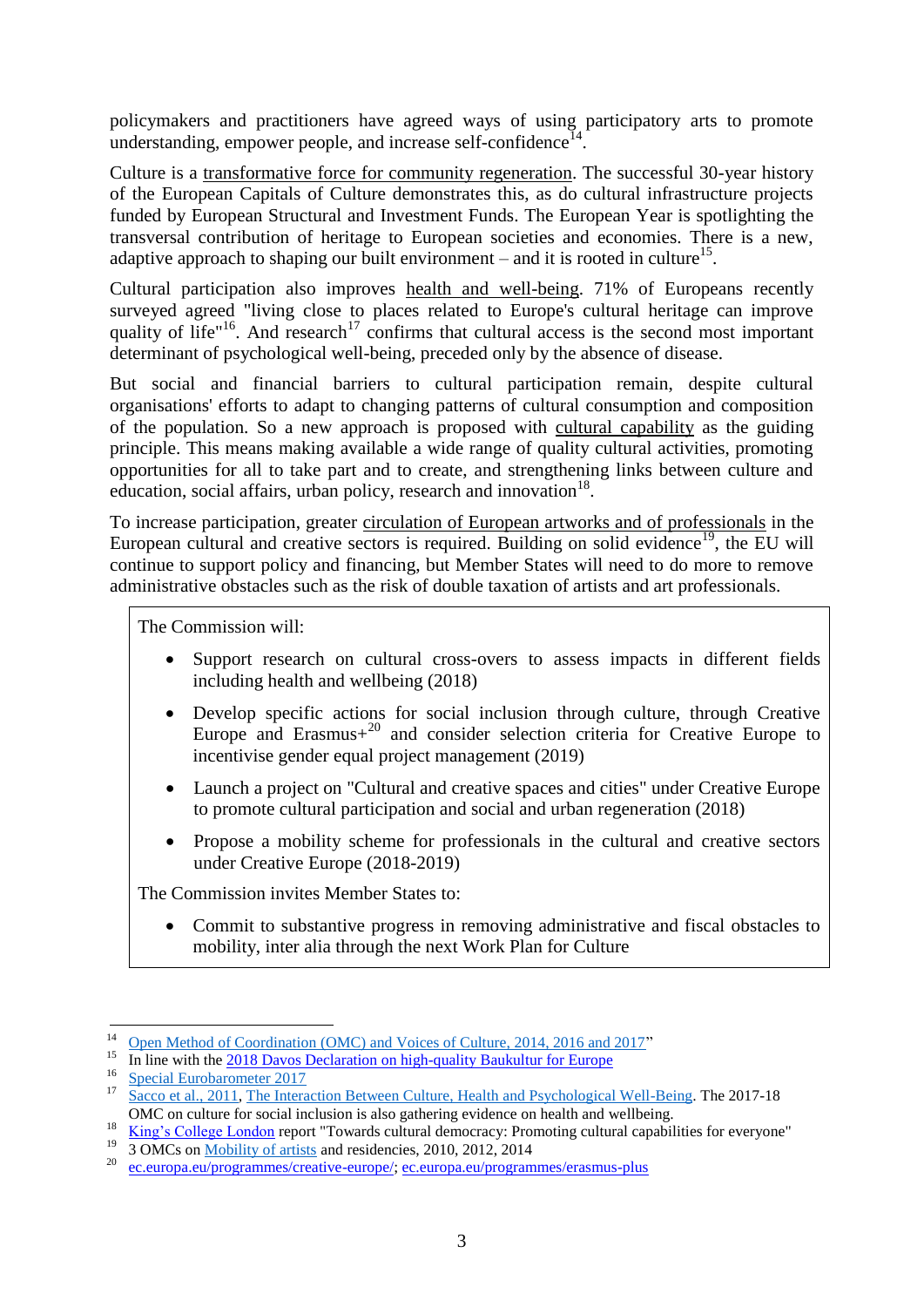- *4.2 Economic dimension - supporting culture-based creativity in education and innovation, and for jobs and growth*
	- Promote the arts, culture and creative thinking in formal and non-formal education and training at all levels and in lifelong learning
	- Foster favourable ecosystems for cultural and creative industries, promoting access to finance, innovation capacity, fair remuneration of authors and creators and cross-sectoral cooperation
	- Promote the skills needed by cultural and creative sectors, including digital, entrepreneurial, traditional and specialised skills

Culture and creativity are important assets for the economy. Culture contributes directly to jobs, growth and external trade. EU cultural employment increased steadily between 2011 and 2016, when it reached 8.4 million. There is a EUR 8.7 billion trade surplus in cultural goods<sup>21</sup>, and cultural and creative sectors are estimated to contribute 4.2% to EU gross domestic product<sup>22</sup>. Innovative economic sectors also need creativity to maintain competitive advantage. Urban and rural communities increasingly rely on culture to attract employers, students and tourists.

Culture, the arts, creativity and creative industries are interdependent. Combining knowledge and skills specific to cultural and creative sectors with those of other sectors helps generate innovative solutions, including in information and communication technology, tourism, manufacturing, services, and the public sector. To tap into this transformative power, the Commission proposes to focus on three specific eco-systems: education and training, cities and regions, and cultural and creative industries themselves, in order to create supportive environments for culture-led innovation.

Education and training: There is a clear link between levels of education and participation in culture. Cross-sectoral action on Cultural Awareness and Expression - one of the eight key competences recognised at European level - will be explored in the context of the revised Key Competence Framework for Lifelong Learning<sup>23</sup>. There is also consensus on the need for transferable competences and skills, which stimulate creativity and critical thinking. The Commission has supported the work of the Organisation for Economic Cooperation and Development (OECD) on how to teach, learn and assess creative and critical thinking<sup>24</sup>, which is now the innovative domain for the Programme for International Student Assessment 2021 (PISA). This focus on creative and critical thinking should be extended to all levels of education and training, in line with the shift in approach from STEM (Science, Technology, Engineering and Maths) to STEAM, including the  $Arts^{25}$ .

Cities and regions: Cultural and creative sectors have huge capacity for experimentation, anticipating trends, and exploring models of social and economic innovation. Cities and regions are natural partners<sup>26</sup>: at the forefront of culture-led development thanks to greater local autonomy, the attraction they exert on high-talent individuals, and their proximity to their inhabitants' needs and potential. Culture and tourism are powerful drivers of

**.** 

<sup>&</sup>lt;sup>21</sup> [Eurostat 2016](http://ec.europa.eu/eurostat/statistics-explained/index.php/Category:Culture) (culture statistics: employment, enterprises, participation, trade, expenditure)

 $\frac{22}{2014}$  Ernst & Young study "Measuring cultural and creative markets in the EU"

 $\frac{23}{24}$   $\frac{2016 \text{ OMC} \text{ handbook}}{ \text{OECD} \text{ Centre for Education}}$  Becognized and Innovation

<sup>&</sup>lt;sup>24</sup> [OECD Centre for Educational Research and Innovation](http://www.oecd.org/education/ceri/assessingprogressionincreativeandcriticalthinkingskillsineducation.htm)

 $\frac{25}{26}$  [COM\(2017\)247](https://eur-lex.europa.eu/legal-content/EN/TXT/?uri=COM%3A2017%3A247%3AFIN)

<sup>26</sup> [Culture for Cities and Regions](http://www.cultureforcitiesandregions.eu/) peer-learning project, 2015-17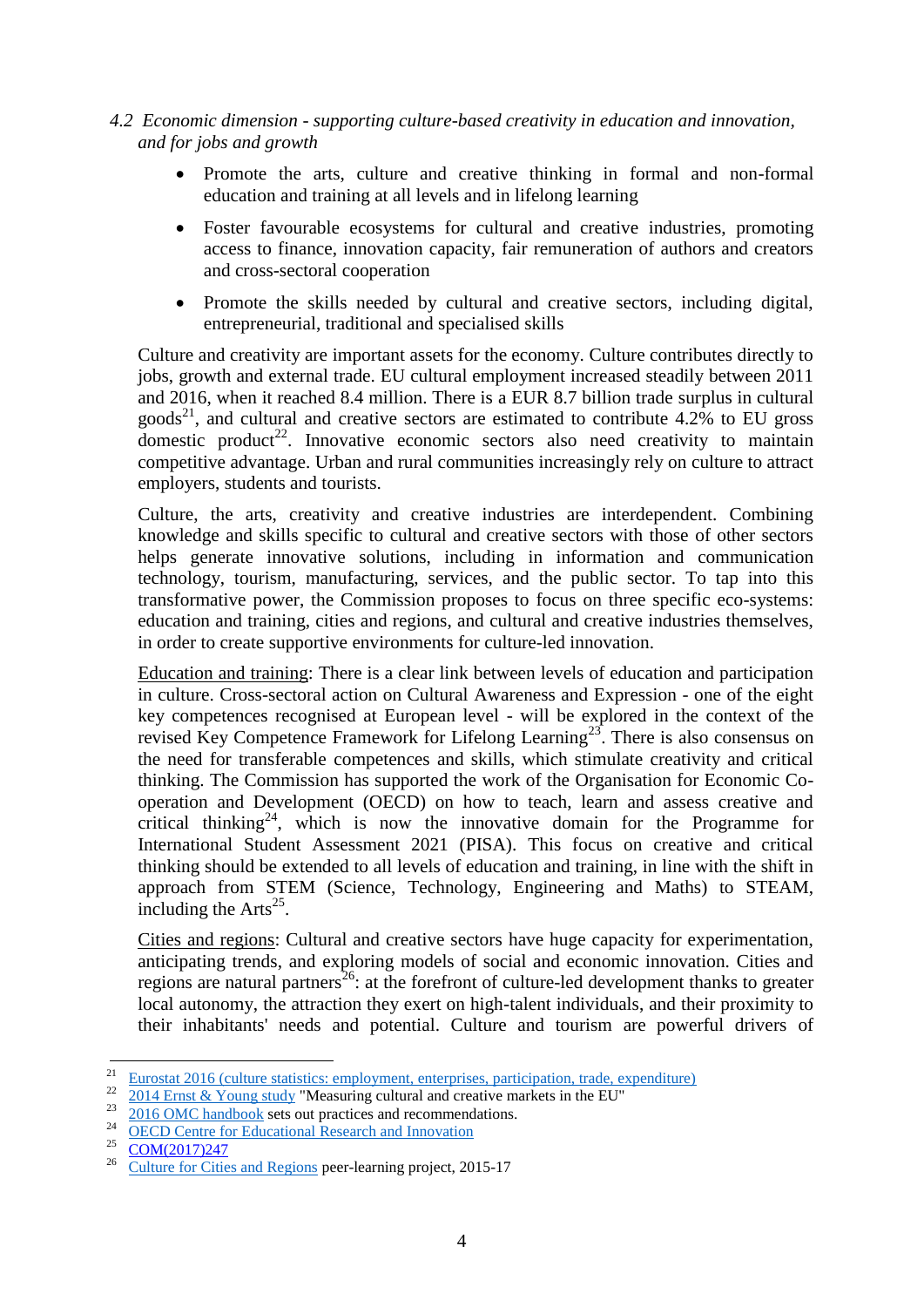economic activity. Cities that invest in culture can reap substantial rewards, attracting more jobs and human capital than other comparable cities, as shown by the Cultural and Creative Cities Monitor, developed by the Commission's Joint Research Centre<sup>27</sup>. In rural areas, restoration and upgrading of cultural and natural heritage contributes to growth potential and sustainability<sup>28</sup>. Integrated management of cultural and natural assets encourages people to discover and engage with both $^{29}$ .

Planning is necessary, but innovation must also be allowed through bottom-up processes, creative hubs<sup>30</sup> and incubators, where freelancers and creatives co-work and co-create. Clusters of enterprises in creative sectors have also shown they can generate high employment growth $31$ , and already around 6% of all 1,300 regional smart specialisation priorities refer to culture<sup>32</sup>. Regional and European Territorial Cooperation create growth and jobs and promote Europe as a destination, including via macro-regional cultural routes<sup>33</sup>. There is scope to build on these experiences to enhance the role of culture for innovation-led territorial development.

Cultural and creative industries: To turn opportunities into growth and jobs, cultural and creative enterprises and professionals need favourable framework conditions: a regulatory environment that rewards creation, better access to finance, opportunities to scale up and internationalise, and a supply of specific skills.

For many Europeans, particularly younger people, cultural employment is an important entry point to the labour market (in Latvia, Romania, Cyprus, Bulgaria, Portugal, Estonia and Spain a higher proportion of 15-29 year-olds are employed in culture than in the economy as a whole). But the prevalence of project-based, atypical and part-time employment can be problematic. Adapting the regulatory framework to provide coverage and social protection to intermittent and increasingly mobile workers represents a major policy challenge. Fair remuneration of authors and creators is another objective the Commission is addressing in the Digital Single Market Strategy.

Access to finance remains a major challenge for a sector overwhelmingly composed of SMEs and micro-businesses. The Cultural and Creative Sector Guarantee Facility, available under Creative Europe, has made a promising start and will be strengthened. Other instruments will continue to be explored such as crowdfunding  $34$  and private funding from sponsorship, foundations, and private-public partnerships.

Professionals in the cultural and creative sectors require a broad mix of digital, traditional, transversal and specialised skills. The New Agenda builds on ongoing policy work, particularly on entrepreneurial $^{35}$  and heritage skills.

The New Agenda prioritises a cross-sectoral approach to EU collaboration, as digitisation and co-creation continue to break down artistic and economic boundaries. This will be complemented by specific initiatives in the most mature sectors, to support more effectively the rich diversity of European cultural expressions.

 $\overline{a}$ 

 $\frac{27}{28}$  [Cultural and Creative Cities Monitor,](https://ec.europa.eu/jrc/en/publication/eur-scientific-and-technical-research-reports/cultural-and-creative-cities-monitor-2017-edition) 2017

<sup>&</sup>lt;sup>28</sup> 2016 ENRD [Factsheet on Arts and Culture in Rural Areas](https://enrd.ec.europa.eu/sites/enrd/files/nrn5_arts-rural-areas_factsheet.pdf)

<sup>29</sup> [Natura 2000](http://ec.europa.eu/environment/nature/natura2000/management/links_natural_cultural_heritage_en.htm) case studies linking cultural and natural heritage

 $rac{30}{5}$  [European Creative Hubs network,](https://www.creativehubs.eu/) 2016-18

 $rac{31}{32}$  [European Cluster Panorama 2014.](http://ec.europa.eu/DocsRoom/documents/7242/attachments/1/translations/en/renditions/pdf)

 $\frac{32}{33}$  <http://s3platform.jrc.ec.europa.eu/map><br> $\frac{33}{12}$  Boutes 4.11. Joint Programme of the Con-

 $\frac{33}{24}$  [Routes4U:](https://www.coe.int/en/web/cultural-routes/eu-jp-2017-20) Joint Programme of the Commission and Council of Europe on cultural routes in macro-regions

 $rac{34}{35}$  Crowdfunding 4 Culture

<sup>35</sup> Including through European Entrepreneurship and Digital Competence Frameworks (EntreComp, DigComp)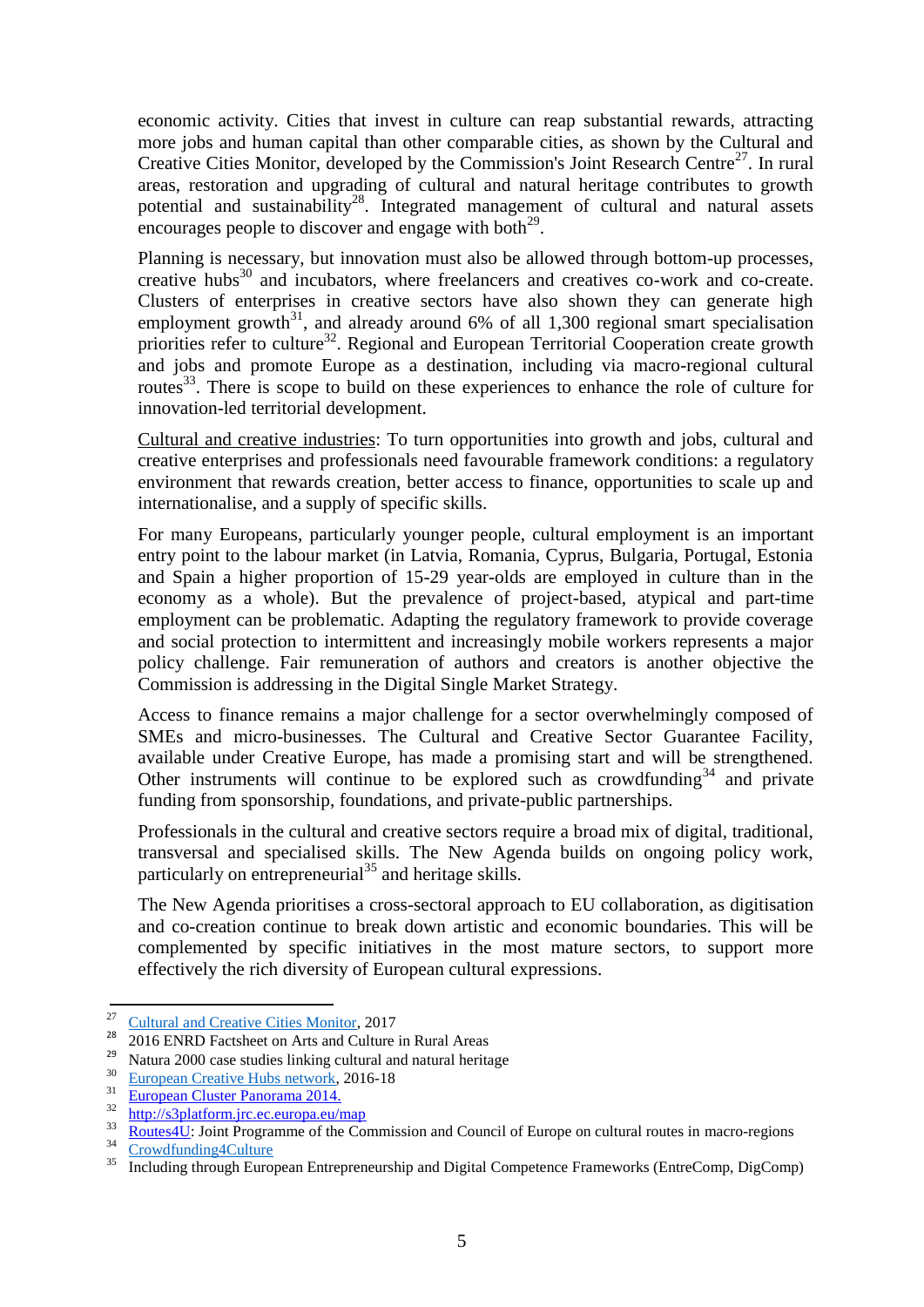The Commission will:

- Support the validation phase of the project "Teaching, assessing and learning creative and critical thinking skills in education" of the Organisation for Economic Co-operation and Development (OECD), with a view to including a creativity module in the Programme for International Student Assessment 2021; and explore possibilities for similar work in higher education and training (2018)
- Promote music and the arts in education and training, including as a priority theme in Erasmus+ (2019), and promote the development of creativity oriented interdisciplinary modules in higher education institutions, combining arts, information and communication technology, entrepreneurial and business skills (2018)
- Continue to support regions implementing Smart Specialisation and macroregional strategies focused on culture and promote sustainable cultural tourism through a dedicated European initiative in the European Year
- Support partnerships between creative professionals and industries and European incubation networks for creativity-driven innovation integrating creativity, art and design with cutting-edge technology and science
- Carry out a pilot project fostering stronger partnerships between cultural and creative sectors, local authorities, social partners and education and training providers (2018)
- Explore a European Institute of Innovation and Technology Knowledge and Innovation Community on cultural heritage and creative industries (2019)
- Organise a regular dialogue with cultural and creative sectors in the context of the renewed Industrial Policy Strategy, to identify policy needs and underpin a comprehensive policy framework at EU level
- Organise a regular dialogue with the music sector and carry out the Preparatory Action "Music Moves Europe"
- Strengthen dialogue with the European audiovisual industry, including through European Film Forum events (2018)
- Support Member States in ensuring fair remuneration for artists and creators through general and sector-specific dialogues, in line with the Digital Single Market Strategy (2019)

The Commission invites Member States to:

 Commit to improving the socio-economic conditions of artists and creators and promoting arts education and training under the next Work Plan

### *4.3 External dimension - Strengthening international cultural relations*

- Support culture as an engine for sustainable social and economic development
- Promote culture and intercultural dialogue for peaceful inter-community relations
- Reinforce cooperation on cultural heritage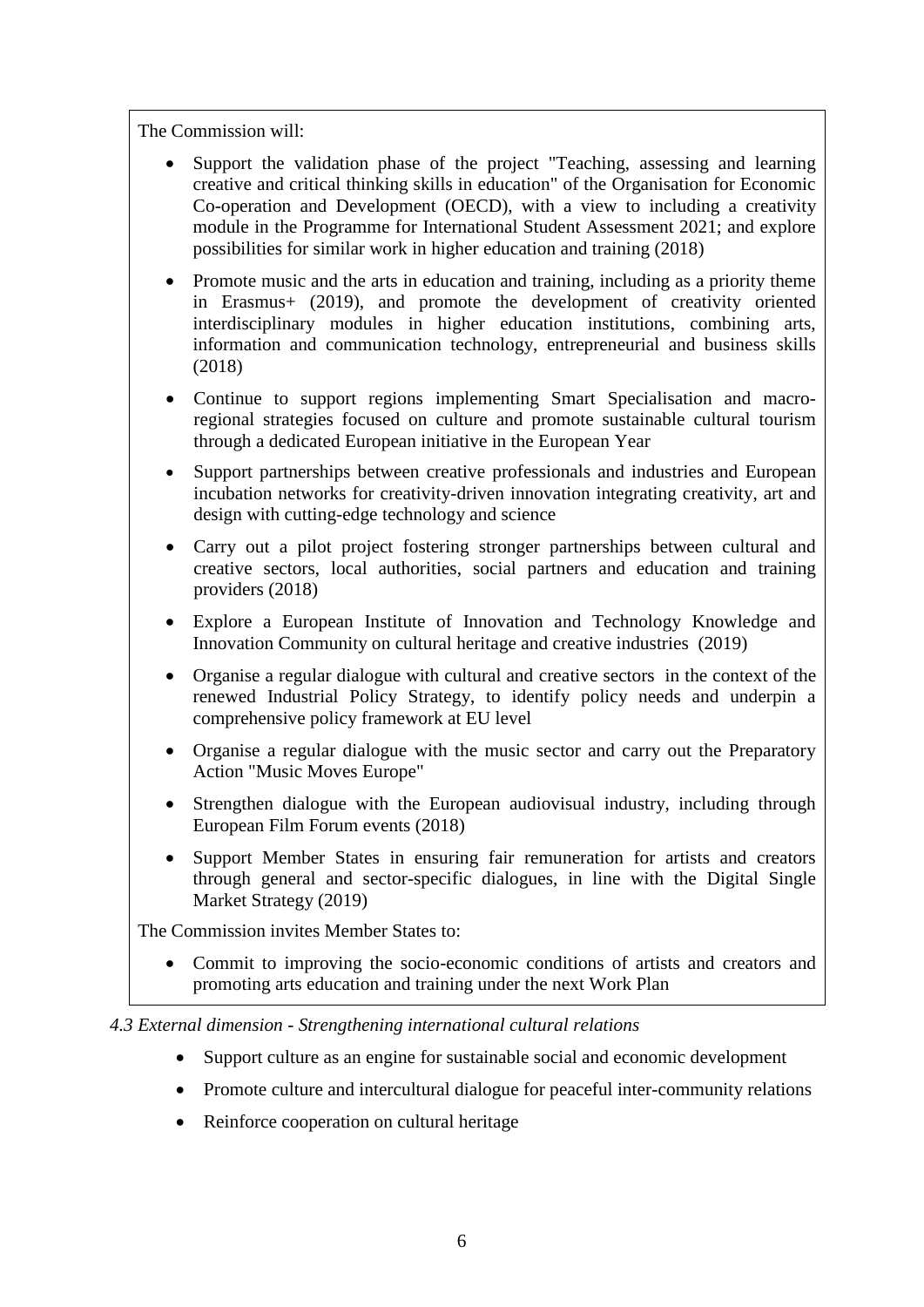With the 2016 Joint Communication "Towards an EU strategy for international cultural relations"<sup>36</sup>, the EU has established a framework for cultural cooperation with partner countries. This is fully in line with the UNESCO 2005 Convention on the Protection and Promotion of the Diversity of Cultural Expressions, to which the EU and all Member States are Parties<sup>37</sup>. The Global Strategy for the European Union's Foreign and Security Policy<sup>38</sup> has identified cultural diplomacy as a new field for EU joined-up external action. The New European Consensus on Development<sup>39</sup> recognises the role of culture as an important component and enabler.

The Commission, the High Representative of the Union for Foreign Affairs and Security Policy (the High Representative) and their services - including the European External Action Service (EEAS) - fully support ongoing work within the Council to draw up a comprehensive step-by-step approach to international cultural relations. Action by the EU brings synergies and added value<sup>40</sup>, especially in light of the expanded role of EU Delegations. Cultural focal points in EU Delegations are being trained on the cultural dimension of development and external relations, to better disseminate best practice and meet the needs and expectations of local partners.

The New Agenda enables culture to be promoted more effectively as a vector of identity and cohesion, a driver of socio-economic development, and a factor directly nurturing peaceful relations, including through the people-to-people contacts resulting from education and youth projects, with a particular focus on the Western Balkans and Enlargement countries<sup> $4$ </sup>. The Commission also plans to use the Agenda to emphasise the cultural dimension of sustainable development and to help implement the UN 2030 Agenda for Sustainable Development.

The 2018 European Year of Cultural Heritage<sup>[3](#page-1-1)</sup> - to which the Western Balkans are fully associated - is a unique opportunity to strengthen cultural ties with partner countries and local cultural sectors. Partnerships born during the Year should continue afterwards as part of EU cultural cooperation and a new European Action Plan for Cultural Heritage. Projects are also ongoing or about to start in conflict-afflicted zones, to protect and rehabilitate damaged cultural heritage, promote job creation and better livelihoods

The Commission and the High Representative will:

- Promote the cultural and creative sectors in the Western Balkans through strengthened support from Creative Europe and envisage using the Instrument for Pre-Accession Assistance to support culture in the Enlargement countries and the Western Balkans, particularly in implementing the related flagship initiatives of the Action Plan in Support of the Transformation of the Western Balkans
- Envisage launching a third phase of the Eastern Partnership Culture programme, and strengthen civil society through culture in Mediterranean countries
- Launch a Preparatory Action on European Houses of Culture in partner countries
- Strengthen the dialogue on culture with China and launch a new dialogue with

<sup>36</sup>  $\frac{36}{37}$  [JOIN/2016/029](http://eur-lex.europa.eu/legal-content/EN/TXT/?uri=JOIN%3A2016%3A29%3AFIN)

[http://en.unesco.org/creativity/;](file:///C:/Users/zampiwa/AppData/Local/Microsoft/Windows/INetCache/Content.Outlook/IAUD9B1X/%09http:/en.unesco.org/creativity) latest EU report available [here.](http://en.unesco.org/creativity/monitoreo-e-informes/informes-periodicos/informes-25)

 $rac{38}{39}$  [EU Global Strategy](https://europa.eu/globalstrategy/en/global-strategy-foreign-and-security-policy-european-union)

 $\frac{39}{40}$  [Our World, Our Dignity, Our Future, 2017](https://ec.europa.eu/europeaid/new-european-consensus-development-our-world-our-dignity-our-future_en)

Including through the new [EU Cultural Diplomacy Platform](http://www.cultureinexternalrelations.eu/)

<sup>41</sup> [COM\(2018\)65](https://eur-lex.europa.eu/legal-content/EN/TXT/?uri=CELEX%3A52018DC0065)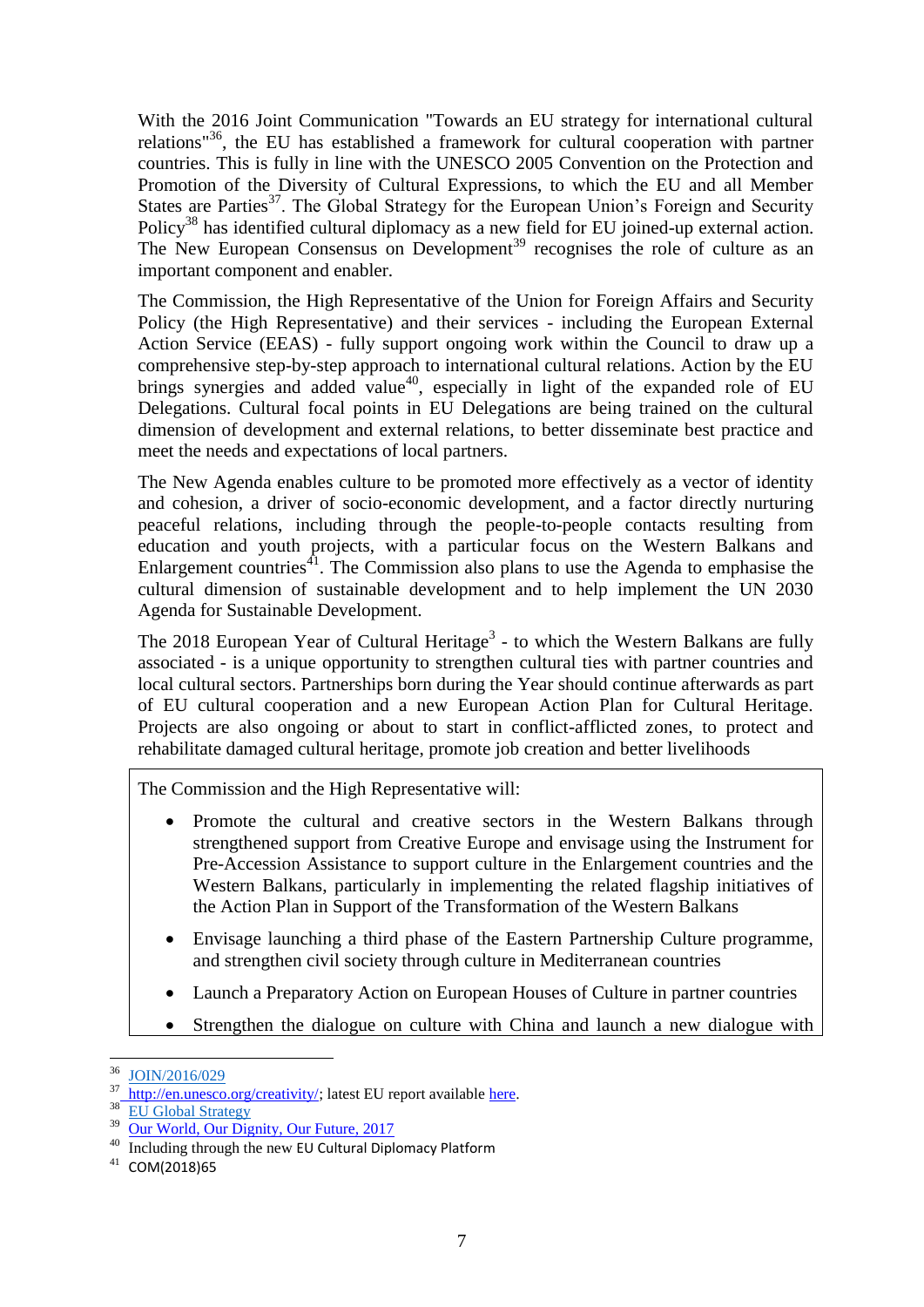Japan

- Implement the 11th European Development Fund Intra-ACP culture programme for African, Caribbean and Pacific countries, complementing actions in all other relevant EU programmes, to support job creation, identity building, vocational training, audiovisual cooperation and the implementation of the UNESCO 2005 Convention in these countries
- Develop strategies for cultural cooperation at regional level, starting with the Western Balkans, the Middle East and North African region and Latin America
- Add cultural heritage protection to the tasks of Common Security and Defence Policy missions, where appropriate, building on ongoing missions and projects
- Support Silk Road Heritage corridors in Central Asia, Afghanistan and Iran

The Commission invites Member States to:

 Cooperate in developing joint activities with the Commission, the High Representative and their services, including the European External Action Service.

## **5. Cross-cutting actions**

While most actions in the New Agenda contribute primarily to one of the three objectives social, economic and international relations - many aspects are transversal. Two large areas of policy actions at EU level - cultural heritage and digital – will serve all three objectives.

### *5.1 Protecting and valorising cultural heritage*

The 2018 European Year of Cultural Heritage has made a resounding start, with thousands of activities taking place across Europe. The Commission is contributing directly focussing on ten main themes $42$  under four core objectives: Engagement, Sustainability, Protection, and Innovation. These will result in recommendations, principles and toolkits to ensure the positive legacy of the Year, and contribute to the New Agenda.

At the conclusion of the European Year the Commission will:

- Present an **Action Plan for Cultural Heritage**, and ask Member States to draft similar Plans at national level and follow up the 10 European initiatives through the Council Work Plans for Culture
- Propose to incorporate outcomes of the Year into future EU programmes and Cohesion Policy
- Support the enforcement of the future EU Regulation on the import of cultural goods through an Action Plan on illicit trade in cultural goods and establish a sciencepolicy stakeholder social platform on endangered cultural heritage

## *5.2 Digital4Culture*

The digital revolution enables new and innovative forms of artistic creation; broader, more democratic access to culture and heritage; and new ways to access, consume and monetise cultural content. To reflect these developments, the Commission is preparing a new EU Digital4Culture strategy to build on the copyright, audiovisual and broadcasting proposals

<sup>42</sup> The 1[0 European initiatives](https://europa.eu/cultural-heritage/sites/eych/files/eych-initiatives_en.pdf) are key themes for cross-sectoral policy action, including education, illicit trade, quality principles for restoration, sustainable cultural tourism, skills and innovation.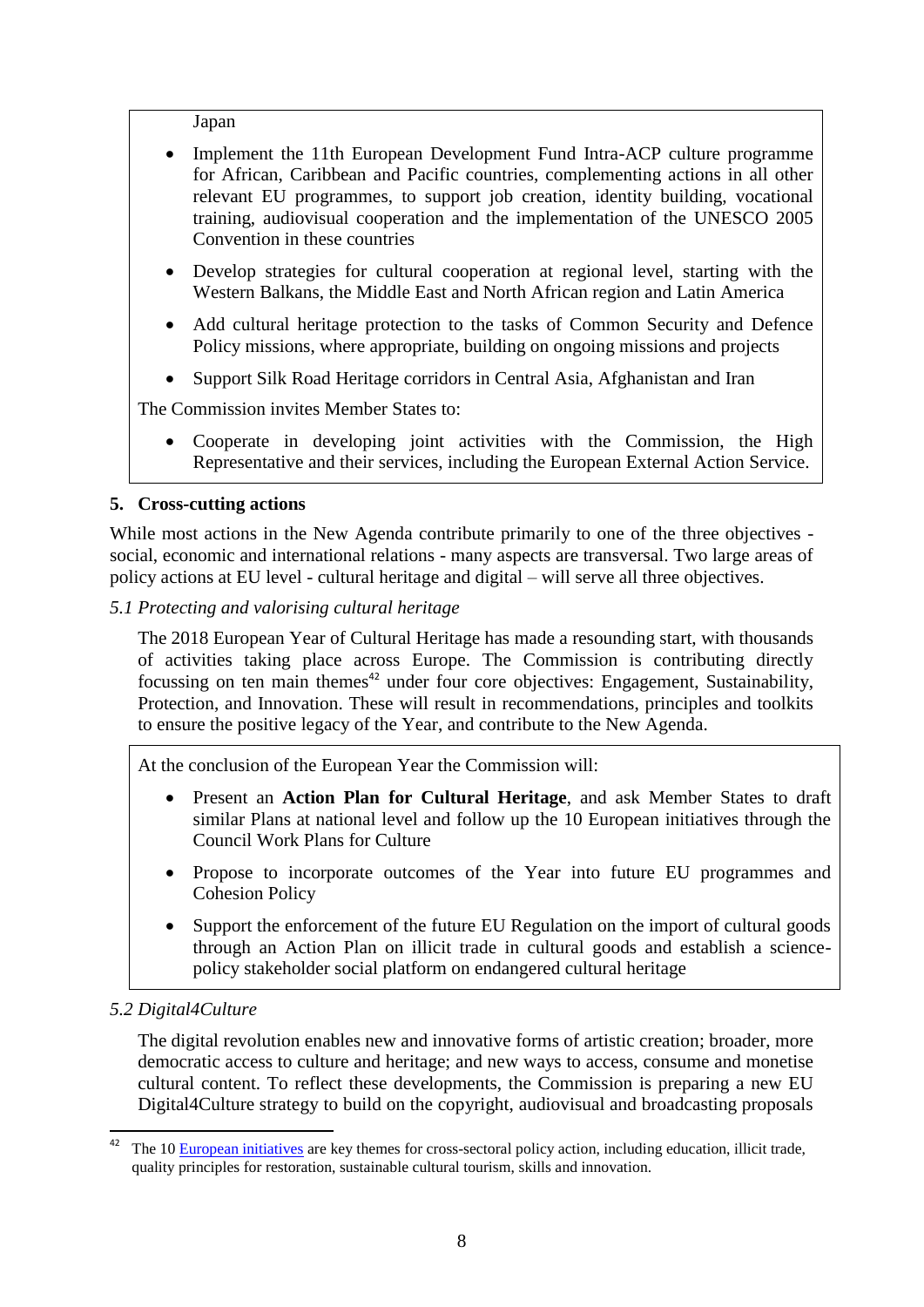under the Digital Single Market strategy and plant the seeds for future actions under the next Multiannual Financial Framework of the Union.

The Commission will:

- Create a network of competence centres across the EU to safeguard knowledge of endangered heritage monuments through large-scale digitisation (2019)
- Create an online directory of European films and launch the first EU Film Week to make European films available to schools across Europe (2019)
- Set up a pan-European network of Digital Creative and Innovation Hubs to support digital transformation (2020)
- Propose next steps for Europeana, Europe's digital platform for cultural heritage (2018)
- Launch pilot mentoring schemes for audiovisual professionals in particular female ones – to help new talents develop their career paths and abilities (2019)
- Stimulate cross-overs and collaboration between art and technology for sustainable innovation on industrial and societal levels (2018)

# **6. Implementing the New Agenda**

Respecting the principle of subsidiarity, the EU's role is to provide incentives and guidance to test new ideas and support Member States in advancing a shared agenda. In some areas there is clear scope to do more, through strategic orientations, enhanced working methods and pilot activities.

## *6.1. Cooperation with Member States*

The New Agenda should be implemented through Work Plans and working methods - such as the Open Method of Coordination - endorsed by the Member States.

To increase impact, the Commission proposes also to focus on concrete implementation at national, regional or local levels, through joint projects part-financed by EU instruments, offering peer-learning and technical assistance to Member States, or to regional and local authorities designated by Member States.

The Commission invites Member States to consider the following topics for joint work:

- Participatory governance on heritage, in collaboration with the Council of Europe
- Quality principles for heritage interventions and restoration
- Access to finance and innovation capacity in cultural and creative sectors
- Scaling up culture and heritage projects supported by EU programmes

## *6.2. Structured dialogue with civil society*

The Commission plans to broaden the current structured dialogue<sup>43</sup>, going beyond topics examined under the Open Method of Coordination, making more of online collaboration opportunities, and opening up to relevant organisations outside cultural and creative sectors

 $43$ <sup>43</sup> [www.voicesofculture.eu.](http://www.voicesofculture.eu/)